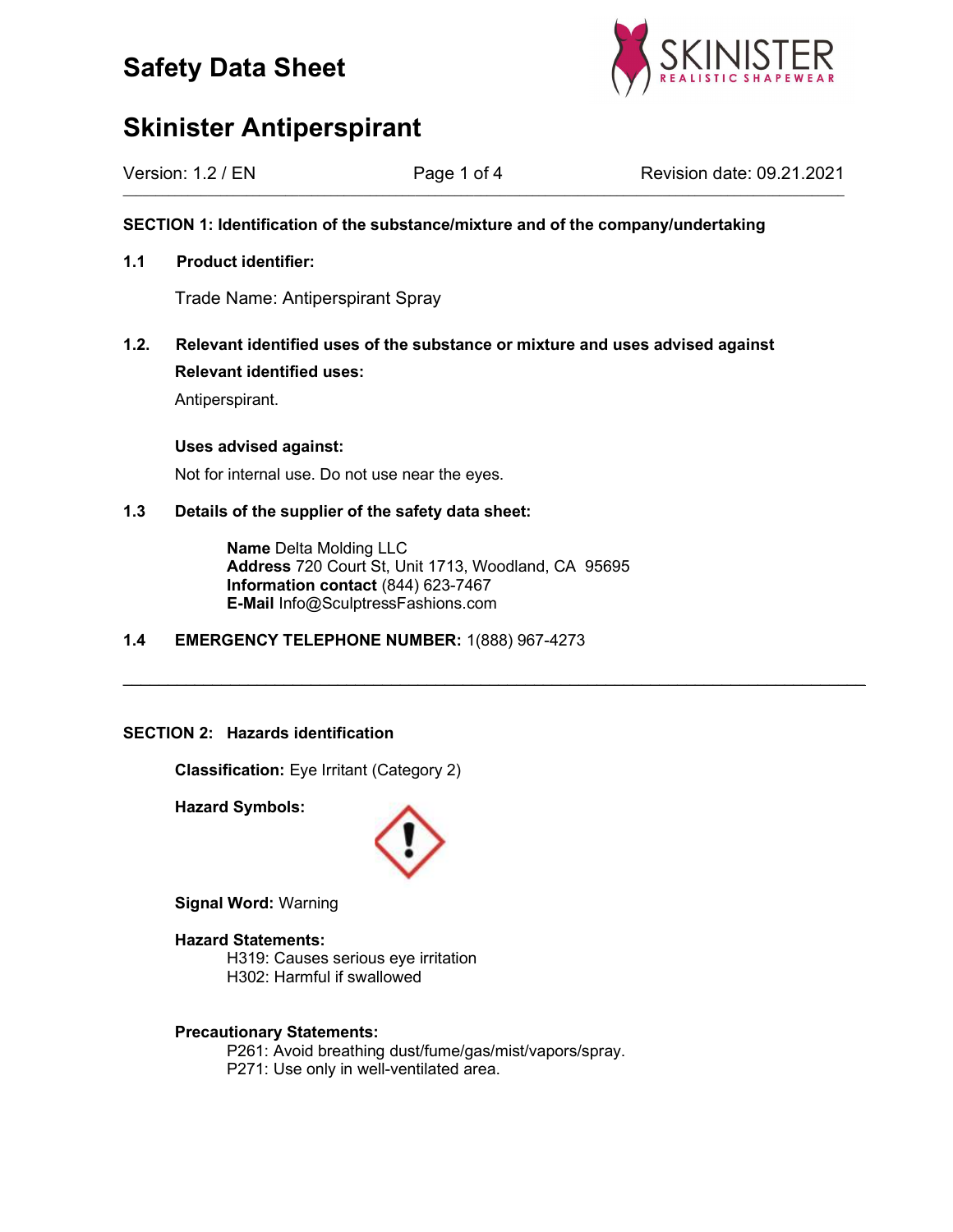

## Version: 1.2 / EN Page 2 of 4 Revision date: 09.21.2021 EXPOSURE EFFECTS: This is a personal care product that is safe for consumers when used according to the label directions. Like many consumer products, a small number of individuals may experience reasons such as redness, rash and/or swelling upon prolonged or repeated skin contact or eye contact.

## HAZARD RATINGS: Health: 0, Fire: 0, Physical Hazards: 0

 Ratings are based on a 0-4 scale, with 0 representing minimal and 4 representing significant hazards or risks.

\_\_\_\_\_\_\_\_\_\_\_\_\_\_\_\_\_\_\_\_\_\_\_\_\_\_\_\_\_\_\_\_\_\_\_\_\_\_\_\_\_\_\_\_\_\_\_\_\_\_\_\_\_\_\_\_\_\_\_\_\_\_\_\_\_\_\_\_\_\_\_\_\_\_\_\_\_\_\_\_\_\_\_

\_\_\_\_\_\_\_\_\_\_\_\_\_\_\_\_\_\_\_\_\_\_\_\_\_\_\_\_\_\_\_\_\_\_\_\_\_\_\_\_\_\_\_\_\_\_\_\_\_\_\_\_\_\_\_\_\_\_\_\_\_\_\_\_\_\_\_\_\_\_\_\_\_\_\_\_\_\_\_\_\_\_\_

 $\mathcal{L}_\text{max} = \mathcal{L}_\text{max} = \mathcal{L}_\text{max} = \mathcal{L}_\text{max} = \mathcal{L}_\text{max} = \mathcal{L}_\text{max} = \mathcal{L}_\text{max} = \mathcal{L}_\text{max} = \mathcal{L}_\text{max} = \mathcal{L}_\text{max} = \mathcal{L}_\text{max} = \mathcal{L}_\text{max} = \mathcal{L}_\text{max} = \mathcal{L}_\text{max} = \mathcal{L}_\text{max} = \mathcal{L}_\text{max} = \mathcal{L}_\text{max} = \mathcal{L}_\text{max} = \mathcal{$ 

## SECTION 3: Composition/information on ingredients

Substance / Mixture: Mixture

**Ingredients** 

| <b>Chemical Name</b>   | <b>CAS-No</b> | Concentration (% w/w) |
|------------------------|---------------|-----------------------|
| Water Distilled        | 7732-18-5     | ∣ 75% - 85%           |
| Aluminum Chlorohydrate | 12359-72-7    | 15% - 25%             |

## Section 4: Description of first aid measures

| <b>Eye Contact:</b>  | Rinse thoroughly with water.                 |
|----------------------|----------------------------------------------|
| <b>Skin Contact:</b> | Rinse with water.                            |
| Ingestion:           | Seek medical attention.                      |
| Inhalation:          | Move individual to fresh air.                |
| Note:                | If symptoms persist, seek medical attention. |

## SECTION 5: Firefighting measures

| <b>Hazard Classification:</b>              | Not Flammable |
|--------------------------------------------|---------------|
| <b>Flashpoint:</b>                         | ΝA            |
| <b>Extinguishing media:</b>                | ΝA            |
| <b>Special Firefighting Procedures: NA</b> |               |
| <b>Hazardous Combustion Products: NA</b>   |               |
| <b>Contents Under Pressure:</b>            | No.           |
| <b>Explosive:</b>                          | No.           |
|                                            |               |

### SECTION 6: Accidental release measures

 Spills, Leaks: Small or household quantities may be cleaned up and disposed of in normal household trash. For large (industrial) releases, prevent spill from entering waterway.

 $\mathcal{L}_\text{max} = \mathcal{L}_\text{max} = \mathcal{L}_\text{max} = \mathcal{L}_\text{max} = \mathcal{L}_\text{max} = \mathcal{L}_\text{max} = \mathcal{L}_\text{max} = \mathcal{L}_\text{max} = \mathcal{L}_\text{max} = \mathcal{L}_\text{max} = \mathcal{L}_\text{max} = \mathcal{L}_\text{max} = \mathcal{L}_\text{max} = \mathcal{L}_\text{max} = \mathcal{L}_\text{max} = \mathcal{L}_\text{max} = \mathcal{L}_\text{max} = \mathcal{L}_\text{max} = \mathcal{$ 

## SECTION 7: Handling and storage

Handling Precautions No special precautions necessary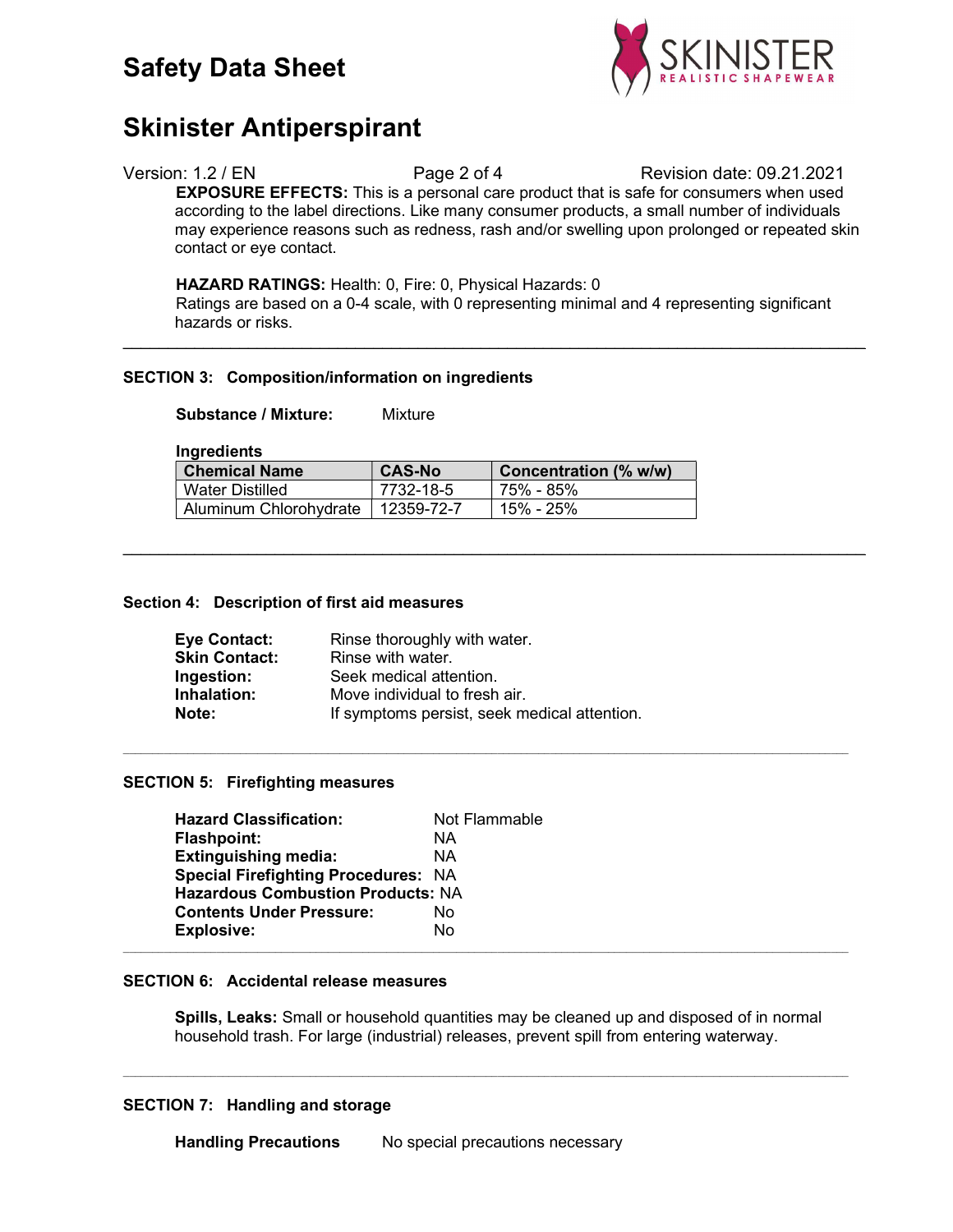



| Version: 1.2 / EN           | Page 3 of 4                                | Revision date: 09.21.2021 |
|-----------------------------|--------------------------------------------|---------------------------|
| <b>Storage Requirements</b> | Store in a dry area at normal temperatures |                           |

## SECTION 8: Exposure controls/personal protection

| <b>Personal Protection</b>       |  |
|----------------------------------|--|
| For routine consumer use         |  |
| <b>For industrial activities</b> |  |

No special precaution necessary Use protective eyewear, gloves, clothing and general ventilation

### SECTION 9. Physical and chemical properties

| Form:             | Liquid        | Color:                   | Clear              |
|-------------------|---------------|--------------------------|--------------------|
| Odor:             | Pleasant      | Solubility:              | Slightly Insoluble |
| Specific Gravity: | $1.0 - 1.1$   | Vapor Pressure:          | Not Available      |
| Melting Point:    | Not Available | Viscosity:               | Water-like         |
| pH:               | $4.0 - 5.0$   | <b>Evaporation Rate:</b> | Not Available      |
| Percent Volatile: | Not Available | Percent VOC:             | Complies           |

 $\_$  ,  $\_$  ,  $\_$  ,  $\_$  ,  $\_$  ,  $\_$  ,  $\_$  ,  $\_$  ,  $\_$  ,  $\_$  ,  $\_$  ,  $\_$  ,  $\_$  ,  $\_$  ,  $\_$  ,  $\_$  ,  $\_$  ,  $\_$  ,  $\_$  ,  $\_$  ,  $\_$  ,  $\_$  ,  $\_$  ,  $\_$  ,  $\_$  ,  $\_$  ,  $\_$  ,  $\_$  ,  $\_$  ,  $\_$  ,  $\_$  ,  $\_$  ,  $\_$  ,  $\_$  ,  $\_$  ,  $\_$  ,  $\_$  ,

 $\mathcal{L}_\text{max} = \mathcal{L}_\text{max} = \mathcal{L}_\text{max} = \mathcal{L}_\text{max} = \mathcal{L}_\text{max} = \mathcal{L}_\text{max} = \mathcal{L}_\text{max} = \mathcal{L}_\text{max} = \mathcal{L}_\text{max} = \mathcal{L}_\text{max} = \mathcal{L}_\text{max} = \mathcal{L}_\text{max} = \mathcal{L}_\text{max} = \mathcal{L}_\text{max} = \mathcal{L}_\text{max} = \mathcal{L}_\text{max} = \mathcal{L}_\text{max} = \mathcal{L}_\text{max} = \mathcal{$ 

 $\mathcal{L}_\mathcal{L} = \mathcal{L}_\mathcal{L} = \mathcal{L}_\mathcal{L} = \mathcal{L}_\mathcal{L} = \mathcal{L}_\mathcal{L} = \mathcal{L}_\mathcal{L} = \mathcal{L}_\mathcal{L} = \mathcal{L}_\mathcal{L} = \mathcal{L}_\mathcal{L} = \mathcal{L}_\mathcal{L} = \mathcal{L}_\mathcal{L} = \mathcal{L}_\mathcal{L} = \mathcal{L}_\mathcal{L} = \mathcal{L}_\mathcal{L} = \mathcal{L}_\mathcal{L} = \mathcal{L}_\mathcal{L} = \mathcal{L}_\mathcal{L}$ 

### SECTION 10: Stability and reactivity

| Stable:                                  | Yes                              |
|------------------------------------------|----------------------------------|
| <b>Hazardous Decomposition Products:</b> | None known                       |
| Incompatible With:                       | Strong oxidizers, acids or bases |
| <b>Special Conditions to Avoid:</b>      | Will react with most metals      |
| <b>Corrosive to Steel, Aluminum:</b>     | Yes                              |

## SECTION 11: Toxicological information

### Acute Effects

| Eye Contact:        | May cause redness or irritation                      |
|---------------------|------------------------------------------------------|
| Skin Contact:       | Overexposure may cause skin reaction such as redness |
| Ingestion:          | May cause nausea, vomiting and diarrhea              |
| <b>Respiratory:</b> | Not an expected route of exposure                    |
|                     |                                                      |

Chronic Effects: None expected

## Carcinogen Classifications:

| NTP:         | None |
|--------------|------|
| IARC:        | None |
| <b>OSHA:</b> | None |

## SECTION 12. ECOLOGICAL INFORMATION